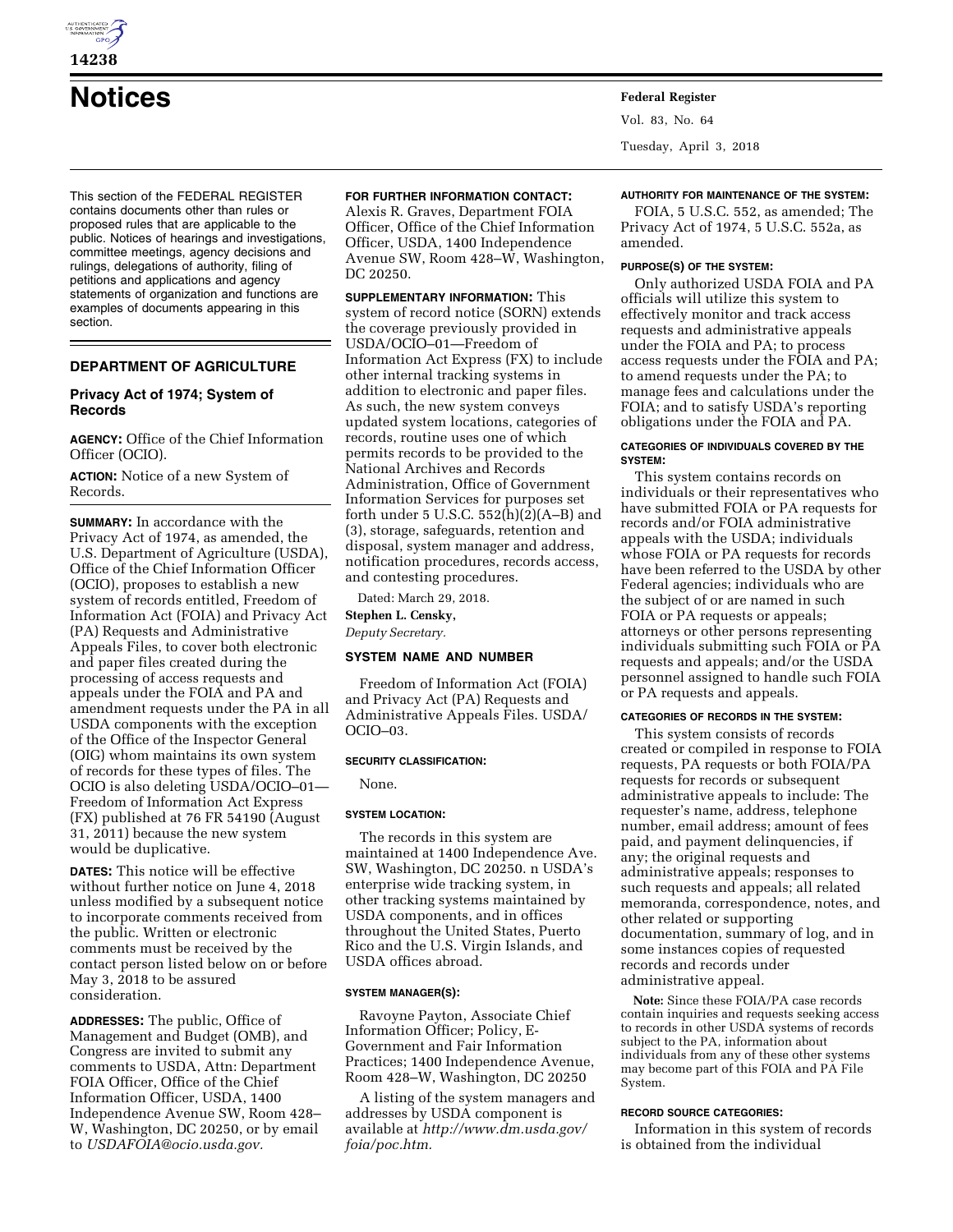submitting the request, USDA officials, and other Federal agencies.

#### **ROUTINE USES OF RECORDS MAINTAINED IN THE SYSTEM, INCLUDING CATEGORIES OF USERS AND PURPOSES OF SUCH USES:**

USDA may disclose information contained in a record in this system of records under the routine uses listed in this system of records without the consent of the individual if the disclosure is compatible with a purpose for which the record was collected.

A. To a Member of Congress or staff acting upon the Member's behalf when the Member or staff requests the information on behalf of, and at the request of, the individual who is the subject of the record.

B. When a record on its face, or in conjunction with other records, indicates a violation or potential violation of law, whether civil, criminal or regulatory in nature, and whether arising by general statute or particular program statute, or by regulation, rule, or order issued pursuant thereto, disclosure may be made to the appropriate agency, whether Federal, foreign, State, local, or tribal, or other public authority responsible for enforcing, investigating or prosecuting such violation or charged with enforcing or implementing the statute, or rule, regulation, or order issued pursuant thereto, if the information disclosed is relevant to any enforcement, regulatory, investigative or prosecute responsibility of the receiving entity.

C. To the National Archives and Records Administration for purposes of records management inspections conducted under the authority of 44 U.S.C. 2904 and 2906.

D. To the National Archives and Records Administration, Office of Government Information Services (OGIS), to the extent necessary to fulfill its responsibilities in 5 U.S.C. 552(h), to review administrative agency policies, procedures, and compliance with the Freedom of Information Act, and to facilitate OGIS' offering of mediation services to resolve disputes between persons making FOIA requests and administrative agencies.

E. To contractors, grantees, experts, consultants, students, and others performing or working on a contract, service, grant, cooperative agreement, or other assignment for the Federal government, when necessary to accomplish an agency function related to this system of records.

F. To an agency, organization, or individual for the purpose of performing audit or oversight operations as authorized by law, but only such

information as is necessary and relevant to such audit or oversight function.

G. To a Federal agency in order to obtain advice and recommendations concerning matters on which the agency has specialized experience or particular competence, for use in making required determinations under the FOIA and PA.

H. To a submitter or subject of a record or information in order to obtain assistance to the Department in making a determination as to access or amendment.

I. To the appropriate agencies, entities, and persons when:

1. USDA suspects or has confirmed that the security or confidentiality of information in a system of records has been compromised;

2. USDA has determined that as a result of the suspected or confirmed compromise, there is a risk of harm to economic or property interests, identity theft or fraud, or harm to the security or integrity of systems or programs (whether maintained by the UDSA or another agency or entity) that rely upon the compromised information; and

3. The disclosure made to such agencies, entities, and persons is reasonably necessary to assist in connection with USDA's efforts to respond to the suspected or confirmed compromise and prevent, minimize, or remedy such harm for purposes of facilitating responses and remediation efforts in the event of a data breach.

#### **POLICIES AND PRACTICES FOR STORAGE OF RECORDS:**

Paper records are kept in file folders in locked file cabinets. Electronic records are kept in various computer databases, a web-based portal maintained by OCIO's service provider, and in electronic files maintained by the USDA's component offices.

#### **POLICIES AND PRACTICES FOR RETRIEVAL OF RECORDS:**

Electronic and paper records are generally retrieved by the name of the requester, component's tracking number, or the subject of the request.

#### **POLICIES AND PRACTICES FOR RETENTION AND DISPOSAL OF RECORDS:**

Records are retained and disposed of in accordance with the National Archives and Records Administration's General Records Schedule 14, but may be retained for a longer period as required by litigation, open investigation, and/or audit.

#### **ADMINISTRATIVE, TECHNICAL, AND PHYSICAL SAFEGUARDS:**

Information in this system is safeguarded in accordance with applicable laws, rules, and policies including USDA's automated systems security and access policies. In general, records and technical equipment are maintained in buildings with restricted access. The required use of password protection identification features and other system protection methods also restrict access. Access is limited to those employees who have an official need for access in order to perform their duty.

#### **RECORD ACCESS PROCEDURES:**

Records concerning initial requests under the FOIA and the Privacy Act and administrative appeals are maintained by the individual USDA component to which the initial request or administrative appeal was addressed or directed. Inquiries or requests for access regarding these records should be addressed to the particular USDA component maintaining the records. If the USDA component is unknown, contact the USDA Department FOIA Officer, Office of the Chief Information Officer, USDA, 1400 Independence Avenue SW, Room 428–W, Washington, DC 20250.

Your full name and current address should accompany requests for access. You will also be required at a minimum to sign your request. Your signature must either be notarized or submitted under 28 U.S.C. 1746, a law that permits statements to be made under penalty of perjury as a substitute for notarization. In addition, the request for access should (1) explain why you believe the USDA component would have information on you and (2) if known, when you believe the records would have been created. Without the above information, the USDA component may be unable to conduct an effective search, and your request may be denied due to lack of specificity or lack of compliance with applicable regulations.

**Note:** An individual, who is the subject of a record in the system, may access those records that are not exempt from disclosure. A determination whether a record may be accessed will be made at the time a request is received.

If you are seeking records pertaining to another living individual, you must obtain a statement from that individual certifying their agreement for you to access their records.

#### **CONTESTING RECORD PROCEDURES:**

When seeking to contest or amend information about you maintained in the system, direct your requests to the USDA component you believe maintains the record. Be sure to state clearly and concisely what information is being contested, the reasons for contesting it, and the proposed amendment to the information sought.